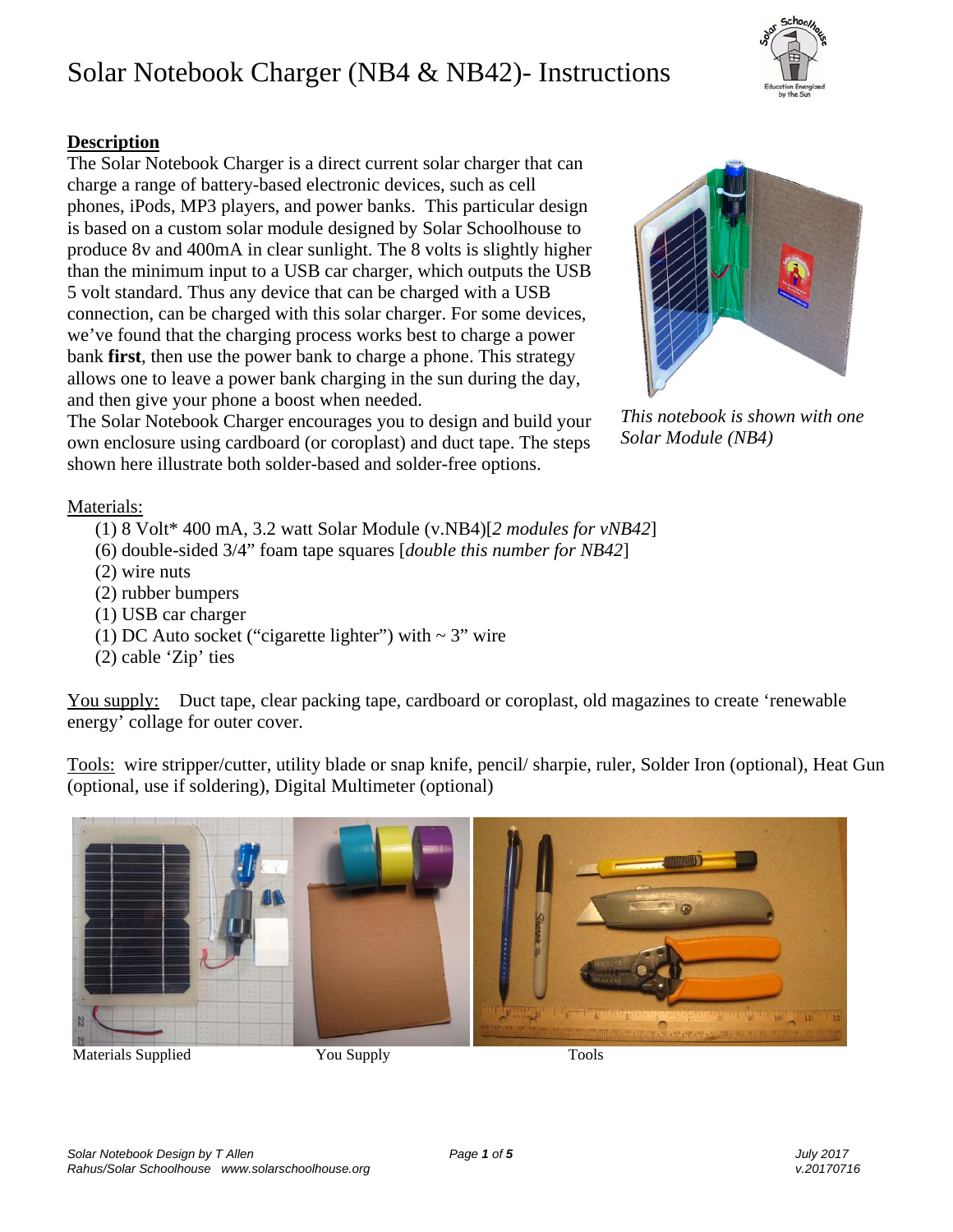

### Directions:



- 1. Cut two pieces of 4mm thick corrugated plastic (aka coroplast)  $\sim$  7.5 x 9.5". (These dimensions can vary but you should allow minimum ½ inch border on all sides around the solar module, with >1 inch border along the seam). The channels in the coroplast should align with the short (7.5") side, so that one has the option of threading the wires through channels to the seam.
- 2. Create a binding for your solar notebook by duct-taping the two cardboard pieces together on one of the long edges. Leave a two inch gap between cardboard pieces. This will allow room for wires and the auto socket later. . A seam can be made using 2" wide duct tape or 3" wide



tape or 2" wide duct tape.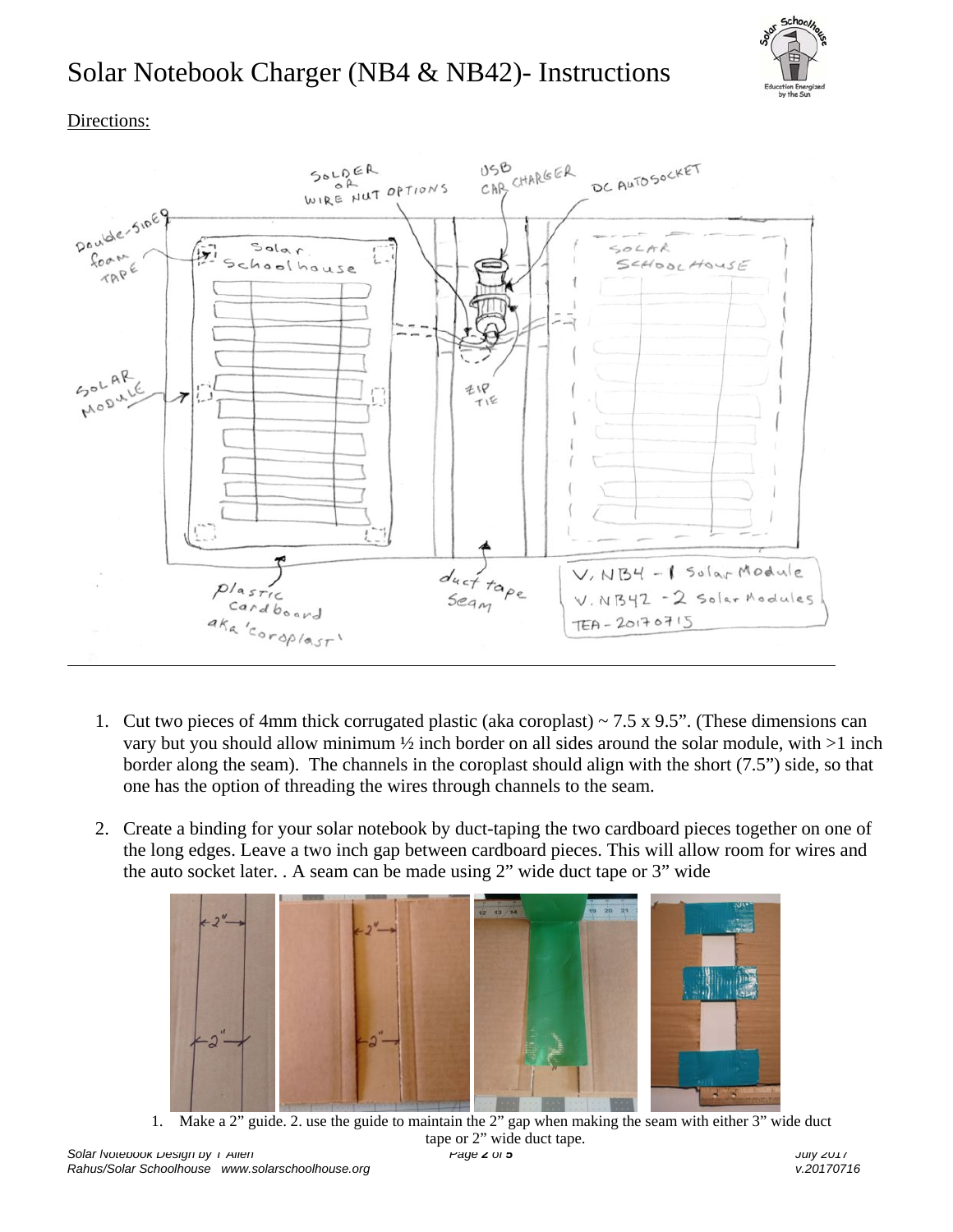



Notebook with 2" seam, using 3" wide Duct Tape. Do this before adding the solar module

3. Place foam tape on back of solar module, in corners and middle. As shown.



4. Place the solar modules on the coroplast. Using a ruler draw a guideline approximately 10mm from the top and bottom, and 20mm from the side. Leave more space toward the seam (where the duct tape is). Use a Sharpie to "ink" the silicon Blob on the back of the solar module, then place the module where you want it and press down. This will leave a mark on the coroplast. Use a snap knife (or xacto knife) to cut a circle around the area of the blob identified by the sharpie mark, halfway through the coroplast, as shown in picture below right.

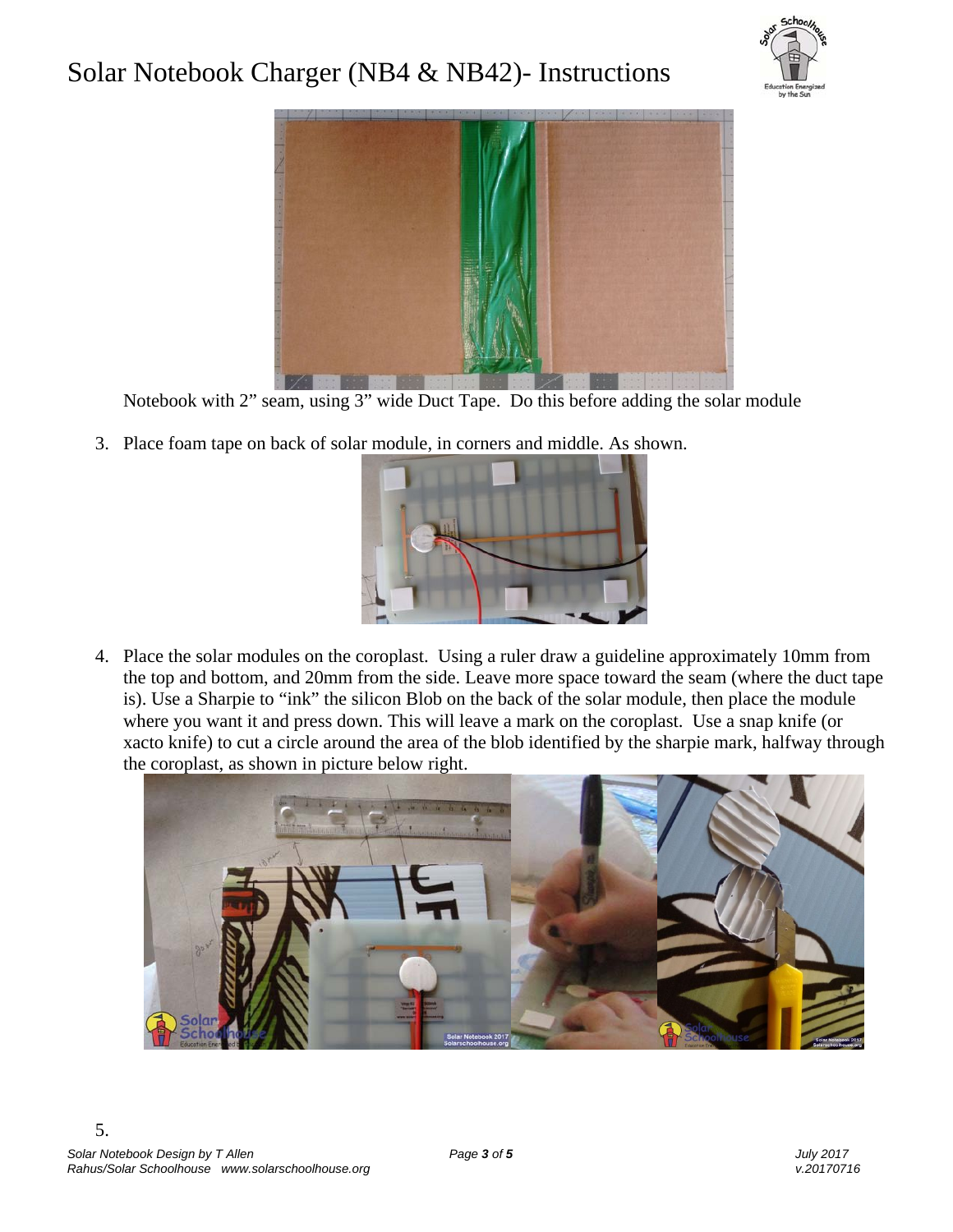- 6. Thread the Red and Black wires from the solar module through the hole and along one or two channels toward the seam. You should have left a section in the seam without duct tape, so that you can pull the wires through.
- 7. Connect the Solar Module wires to the Autosocket.via the SOLDER option or SOLDER-FREE option.(see below)

7a. (SOLDER OPTION) – Unscrew the cap of the autosocket. Using the hot soldering iron, heat the solder on the wire connections to loosen them, and remove the existing  $\sim$  3" pieces of wire. Take care to avoid touching the plastic part of the autosocket as it will melt. (Alternatively one could snip them off with wire snips.) Strip  $\sim \frac{1}{4}$  of the insulation off the Solar Mod wires. "Tin" the tips – ie. Add a little solder to the ends before connecting to the autosocket. This will make it easier to connect the two. Be sure to thread the wires through the autosocket cap before soldering to the socket. The RED  $(+)$ wire connects to the MIDDLE contact on the socket, while the



BLACK (-) wire connects to either of the OUTER contacts. Be sure there is NO wires bridging between the Middle and outer contacts – this will short your circuit, keeping the solar electrons from reaching their desired destination. Screw the cap back in place to complete. *IF 2 solar modules, then solder BOTH Red wires to the center, and BOTH Black wires to the outer contact.*



7b. [SOLDER FREE OPTION] Strip  $\sim \frac{1}{2}$ " of the insulation off of the solar module wires AND the

wires attached to the autosocket. Twist the RED  $(+)$  wires together and secure with a wire nut. Repeat with the Black (-) wires. Ok to unscrew the cap to see which color wire is connected to the MIDDLE contact. This is Always the Positive (+) contact.